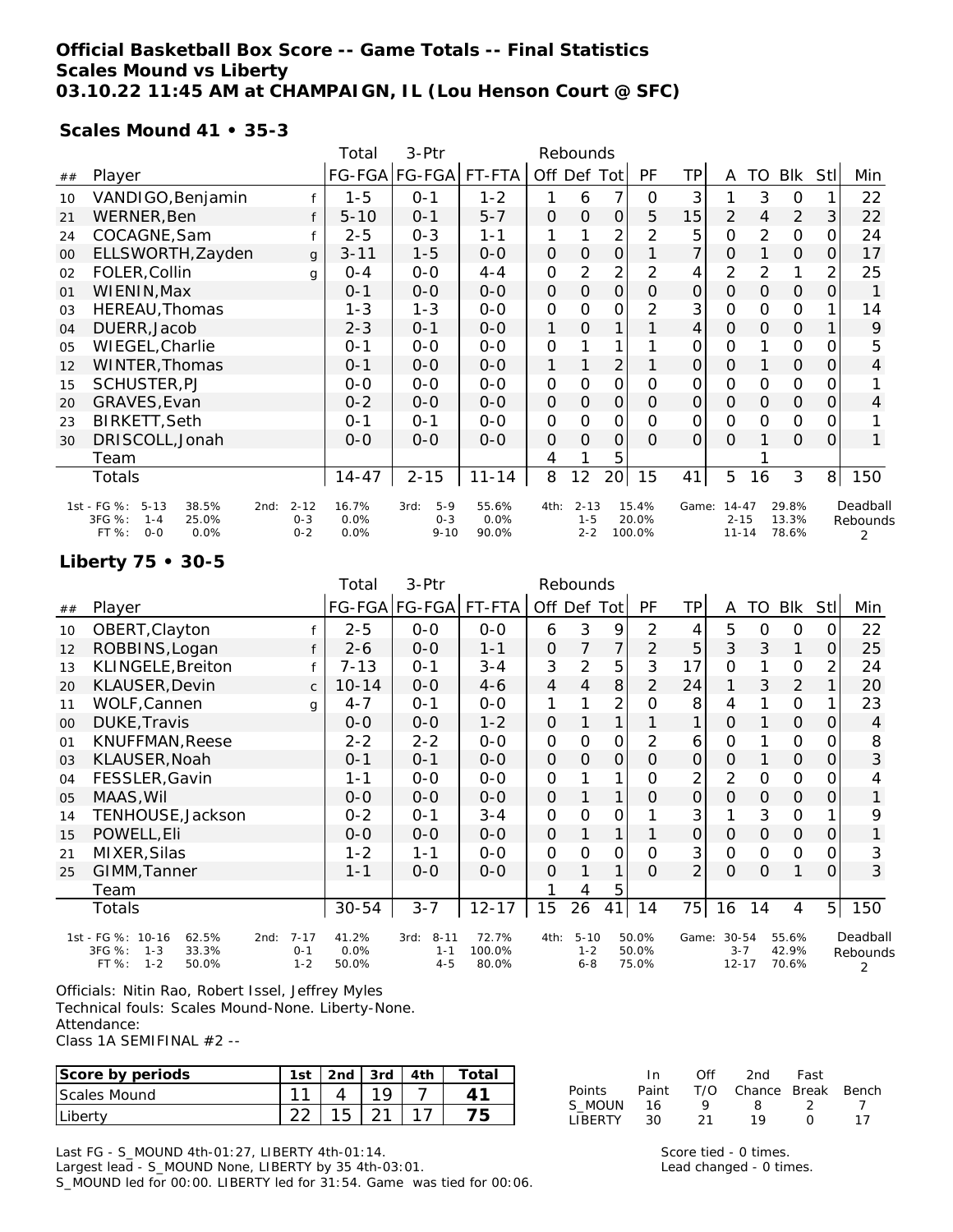### **Scales Mound vs Liberty 03.10.22 11:45 AM at CHAMPAIGN, IL (Lou Henson Court @ SFC) 1st PERIOD Play-by-Play (Page 1)**

|      | <b>Time Score</b> |                | Margi HOME/VISITOR                     |      | <b>Time Score</b> |                 |         | Margi HOME/VISITOR         |                |                                     |              |       |
|------|-------------------|----------------|----------------------------------------|------|-------------------|-----------------|---------|----------------------------|----------------|-------------------------------------|--------------|-------|
| 07:5 | $2 - 0$           | H 2            | GOOD! LAYUP by KLINGELE, Breiton [PNT] | 01:2 | $20 - 9$          | H 11            |         |                            |                | GOOD! JUMPER by WOLF, Cannen        |              |       |
| 07:5 |                   |                | ASSIST by KLAUSER, Devin               |      | 01:2 20-11        | H 9             |         |                            |                | GOOD! JUMPER by WERNER, Ben         |              |       |
| 07:3 |                   |                | FOUL by KLINGELE, Breiton (P1T1)       | 01:2 |                   |                 |         | ASSIST by FOLER, Collin    |                |                                     |              |       |
| 07:3 |                   |                | MISSED JUMPER by FOLER, Collin         | 01:1 |                   |                 |         |                            |                | MISSED JUMPER by ROBBINS, Logan     |              |       |
| 07:3 |                   |                | REBOUND (DEF) by OBERT, Clayton        | 01:1 |                   |                 |         |                            |                | REBOUND (DEF) by VANDIGO, Benjamin  |              |       |
| 07:2 |                   |                | TURNOVR by ROBBINS, Logan              | 00:3 |                   |                 |         |                            |                | TURNOVR by VANDIGO, Benjamin        |              |       |
| 07:2 |                   |                | STEAL by WERNER, Ben                   | 00:3 |                   |                 |         | STEAL by KLINGELE, Breiton |                |                                     |              |       |
| 07:1 |                   |                | TURNOVR by WERNER, Ben                 | 00:3 |                   |                 |         |                            |                | FOUL by COCAGNE, Sam (P1T3)         |              |       |
|      |                   |                |                                        |      |                   |                 |         |                            |                |                                     |              |       |
| 07:1 |                   |                | FOUL by WERNER, Ben (P1T1)             |      | 00:3 22-11        | H 11            |         |                            |                | GOOD! LAYUP by KLAUSER, Devin [PNT] |              |       |
| 07:1 |                   |                | MISSED LAYUP by OBERT, Clayton         | 00:3 |                   |                 |         | ASSIST by OBERT, Clayton   |                |                                     |              |       |
| 07:1 |                   |                | REBOUND (DEF) by VANDIGO, Benjamin     | 00:0 |                   |                 |         |                            |                | MISSED LAYUP by VANDIGO, Benjamin   |              |       |
| 07:0 |                   |                | TURNOVR by VANDIGO, Benjamin           | 00:0 |                   |                 |         |                            |                | REBOUND (DEF) by KLAUSER, Devin     |              |       |
| 06:5 |                   |                | MISSED JUMPER by KLAUSER, Devin        |      |                   |                 |         |                            |                |                                     |              |       |
| 06:5 |                   |                | REBOUND (OFF) by KLINGELE, Breiton     |      |                   |                 |         | In                         | Off            | 2nd                                 | Fast         |       |
| 06:4 | 4-0               | H 4            | GOOD! JUMPER by KLINGELE, Breiton      |      |                   | 1st period-only |         | Paint                      | T/O            | Chance                              | <b>Break</b> | Bench |
| 06:3 |                   |                | TURNOVR by COCAGNE, Sam                |      |                   | Scales Mound    |         | 4                          | $\overline{c}$ | 2                                   | 0            | 0     |
| 06:2 | 6-0               | H 6            | GOOD! JUMPER by KLAUSER, Devin         |      |                   |                 | Liberty | 8                          | 12             | 4                                   | 0            | 3     |
| 06:2 |                   |                | ASSIST by WOLF, Cannen                 |      |                   |                 |         |                            |                |                                     |              |       |
| 06:1 |                   |                | <b>TURNOVR by FOLER, Collin</b>        |      |                   |                 |         |                            |                |                                     |              |       |
| 06:1 | $8-0$             | H 8            | GOOD! LAYUP by OBERT, Clayton [PNT]    |      |                   |                 |         |                            |                |                                     |              |       |
| 06:1 |                   |                | ASSIST by ROBBINS, Logan               |      |                   |                 |         |                            |                |                                     |              |       |
| 05:5 |                   |                | TIMEOUT 30sec                          |      |                   |                 |         |                            |                |                                     |              |       |
| 05:5 |                   |                | TURNOVR by COCAGNE, Sam                |      |                   |                 |         |                            |                |                                     |              |       |
| 05:5 |                   |                | STEAL by WOLF, Cannen                  |      |                   |                 |         |                            |                |                                     |              |       |
|      |                   |                |                                        |      |                   |                 |         |                            |                |                                     |              |       |
| 05:5 | $10 - 0$          |                | H 10 GOOD! JUMPER by WOLF, Cannen      |      |                   |                 |         |                            |                |                                     |              |       |
| 05:4 | $10 - 3$          | H 7            | GOOD! 3 PTR by ELLSWORTH, Zayden       |      |                   |                 |         |                            |                |                                     |              |       |
| 05:4 |                   |                | <b>ASSIST by FOLER, Collin</b>         |      |                   |                 |         |                            |                |                                     |              |       |
| 05:4 |                   |                | TURNOVR by ROBBINS, Logan              |      |                   |                 |         |                            |                |                                     |              |       |
| 05:4 |                   |                | STEAL by FOLER, Collin                 |      |                   |                 |         |                            |                |                                     |              |       |
| 05:3 |                   |                | MISSED LAYUP by FOLER, Collin          |      |                   |                 |         |                            |                |                                     |              |       |
| 05:3 |                   |                | REBOUND (DEF) by KLAUSER, Devin        |      |                   |                 |         |                            |                |                                     |              |       |
| 05:1 |                   |                | MISSED 3 PTR by KLINGELE, Breiton      |      |                   |                 |         |                            |                |                                     |              |       |
| 05:1 |                   |                | REBOUND (OFF) by KLINGELE, Breiton     |      |                   |                 |         |                            |                |                                     |              |       |
| 05:0 | $12 - 3$          | H 9            | GOOD! LAYUP by KLINGELE, Breiton [PNT] |      |                   |                 |         |                            |                |                                     |              |       |
| 05:0 |                   |                | MISSED LAYUP by ELLSWORTH, Zayden      |      |                   |                 |         |                            |                |                                     |              |       |
| 05:0 |                   |                | REBOUND (OFF) by (TEAM)                |      |                   |                 |         |                            |                |                                     |              |       |
| 04:5 | $12 - 5$          | H 7            | GOOD! JUMPER by WERNER, Ben            |      |                   |                 |         |                            |                |                                     |              |       |
| 04:4 |                   |                | MISSED JUMPER by KLAUSER, Devin        |      |                   |                 |         |                            |                |                                     |              |       |
| 04:4 |                   |                | REBOUND (DEF) by COCAGNE, Sam          |      |                   |                 |         |                            |                |                                     |              |       |
|      |                   |                |                                        |      |                   |                 |         |                            |                |                                     |              |       |
| 04:2 |                   |                | MISSED 3 PTR by ELLSWORTH, Zayden      |      |                   |                 |         |                            |                |                                     |              |       |
| 04:2 |                   |                | REBOUND (DEF) by KLAUSER, Devin        |      |                   |                 |         |                            |                |                                     |              |       |
| 04:2 |                   |                | TURNOVR by KLINGELE, Breiton           |      |                   |                 |         |                            |                |                                     |              |       |
| 04:1 |                   |                | STEAL by VANDIGO, Benjamin             |      |                   |                 |         |                            |                |                                     |              |       |
| 04:1 |                   |                | MISSED 3 PTR by COCAGNE, Sam           |      |                   |                 |         |                            |                |                                     |              |       |
| 04:1 |                   |                | REBOUND (DEF) by (TEAM)                |      |                   |                 |         |                            |                |                                     |              |       |
| 03:5 |                   |                | TIMEOUT media                          |      |                   |                 |         |                            |                |                                     |              |       |
| 03:5 |                   |                | FOUL by FOLER, Collin (P1T2)           |      |                   |                 |         |                            |                |                                     |              |       |
| 03:5 | $13 - 5$          | H 8            | GOOD! FT SHOT by KLINGELE, Breiton     |      |                   |                 |         |                            |                |                                     |              |       |
| 03:5 |                   |                | MISSED FT SHOT by KLINGELE, Breiton    |      |                   |                 |         |                            |                |                                     |              |       |
| 03:5 |                   |                | REBOUND (DEF) by VANDIGO, Benjamin     |      |                   |                 |         |                            |                |                                     |              |       |
| 03:5 |                   |                | MISSED 3 PTR by ELLSWORTH, Zayden      |      |                   |                 |         |                            |                |                                     |              |       |
| 03:5 |                   |                | REBOUND (DEF) by OBERT, Clayton        |      |                   |                 |         |                            |                |                                     |              |       |
| 03:4 |                   |                | FOUL by DUKE, Travis (P1T2)            |      |                   |                 |         |                            |                |                                     |              |       |
| 03:3 |                   |                | TURNOVR by ROBBINS, Logan              |      |                   |                 |         |                            |                |                                     |              |       |
| 03:3 |                   |                | STEAL by WERNER, Ben                   |      |                   |                 |         |                            |                |                                     |              |       |
| 03:3 | $13 - 7$          | H <sub>6</sub> | GOOD! LAYUP by COCAGNE, Sam [PNT]      |      |                   |                 |         |                            |                |                                     |              |       |
| 03:3 |                   |                | ASSIST by WERNER, Ben                  |      |                   |                 |         |                            |                |                                     |              |       |
|      |                   |                |                                        |      |                   |                 |         |                            |                |                                     |              |       |
| 03:2 | $16 - 7$          | H 9            | GOOD! 3 PTR by KNUFFMAN, Reese         |      |                   |                 |         |                            |                |                                     |              |       |
| 03:2 |                   |                | ASSIST by ROBBINS, Logan               |      |                   |                 |         |                            |                |                                     |              |       |
| 03:1 | 16-9              | H 7            | GOOD! LAYUP by ELLSWORTH, Zayden [PNT] |      |                   |                 |         |                            |                |                                     |              |       |
| 03:1 |                   |                | ASSIST by VANDIGO, Benjamin            |      |                   |                 |         |                            |                |                                     |              |       |
| 02:4 | $18-9$            | H 9            | GOOD! JUMPER by KLINGELE, Breiton      |      |                   |                 |         |                            |                |                                     |              |       |
| 02:4 |                   |                | ASSIST by ROBBINS, Logan               |      |                   |                 |         |                            |                |                                     |              |       |
| 02:1 |                   |                | FOUL by KNUFFMAN, Reese (P1T3)         |      |                   |                 |         |                            |                |                                     |              |       |
| 01:5 |                   |                | MISSED JUMPER by WERNER, Ben           |      |                   |                 |         |                            |                |                                     |              |       |
| 01:5 |                   |                | REBOUND (DEF) by ROBBINS, Logan        |      |                   |                 |         |                            |                |                                     |              |       |
| 01:4 |                   |                | MISSED 3 PTR by TENHOUSE, Jackson      |      |                   |                 |         |                            |                |                                     |              |       |
| 01:4 |                   |                | REBOUND (DEF) by FOLER, Collin         |      |                   |                 |         |                            |                |                                     |              |       |
| 01:2 |                   |                | TURNOVR by (TEAM)                      |      |                   |                 |         |                            |                |                                     |              |       |
|      |                   |                |                                        |      |                   |                 |         |                            |                |                                     |              |       |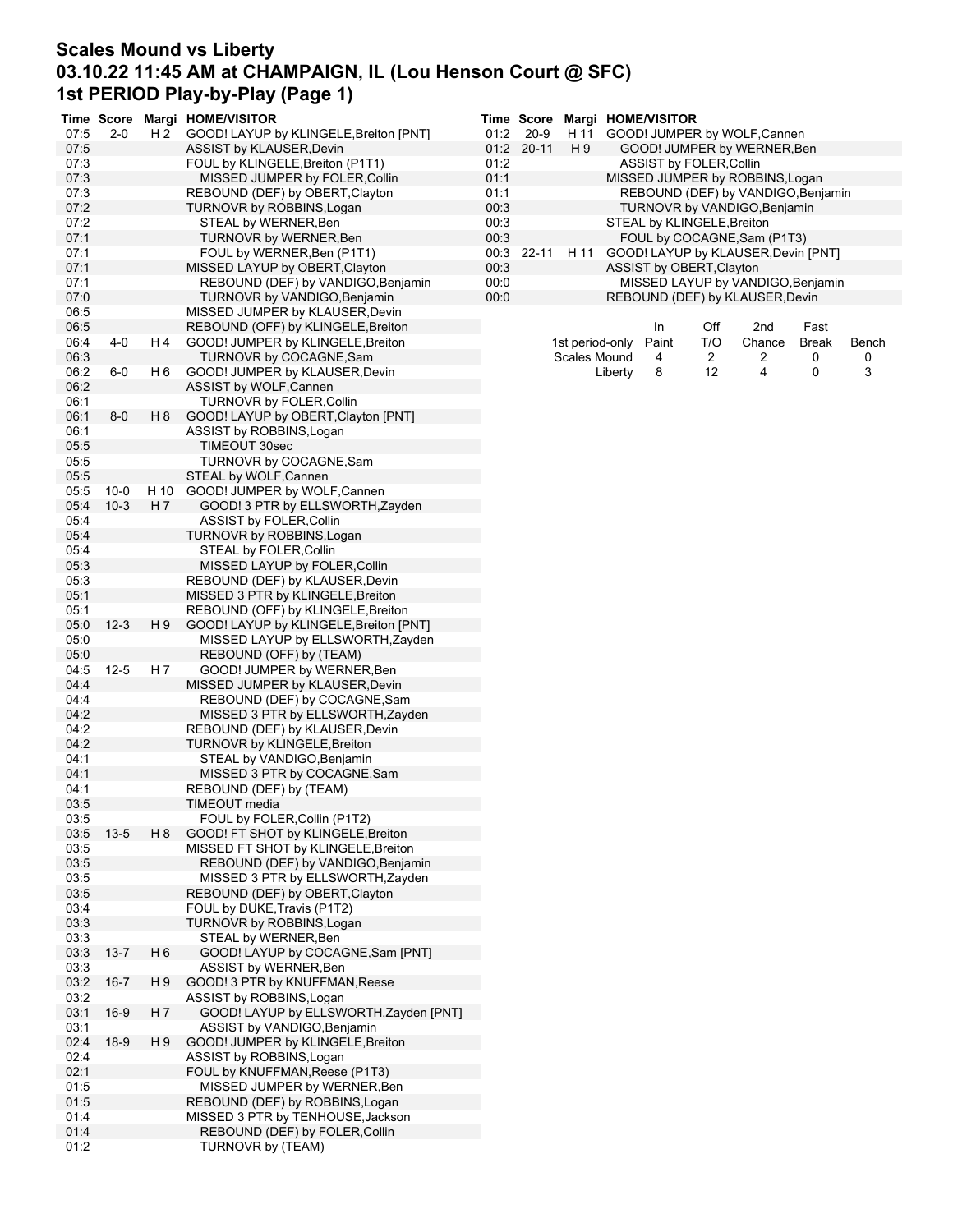# **Scales Mound vs Liberty 03.10.22 11:45 AM at CHAMPAIGN, IL (Lou Henson Court @ SFC) 2nd PERIOD Play-by-Play (Page 1)**

|      |                 |      | Time Score Margi HOME/VISITOR                                      |      | <b>Time Score</b> |                 |         | Margi HOME/VISITOR       |            |                                                     |            |            |
|------|-----------------|------|--------------------------------------------------------------------|------|-------------------|-----------------|---------|--------------------------|------------|-----------------------------------------------------|------------|------------|
| 07:5 |                 |      | <b>TURNOVR by WERNER, Ben</b>                                      | 01:2 |                   |                 |         |                          |            | REBOUND (OFF) by OBERT, Clayton                     |            |            |
| 07:5 |                 |      | STEAL by KLAUSER, Devin                                            |      |                   |                 |         |                          |            | 01:0 37-15 H 22 GOOD! LAYUP by KLAUSER, Devin [PNT] |            |            |
|      | 07:2 24-11      |      | H 13 GOOD! JUMPER by KLINGELE, Breiton                             | 01:0 |                   |                 |         | ASSIST by OBERT, Clayton |            |                                                     |            |            |
| 07:2 |                 |      | ASSIST by OBERT, Clayton                                           | 00:4 |                   |                 |         |                          |            | FOUL by KLINGELE, Breiton (P2T5)                    |            |            |
| 07:1 |                 |      | TURNOVR by WERNER, Ben                                             | 00:4 |                   |                 |         |                          |            | MISSED FT SHOT by WERNER, Ben                       |            |            |
| 07:0 |                 |      | MISSED JUMPER by ROBBINS, Logan                                    | 00:4 |                   |                 |         |                          |            | REBOUND (OFF) by (DEADBALL)                         |            |            |
| 07:0 |                 |      | REBOUND (DEF) by VANDIGO, Benjamin                                 | 00:4 |                   |                 |         |                          |            | MISSED FT SHOT by WERNER, Ben                       |            |            |
| 06:5 |                 |      | MISSED 3 PTR by COCAGNE, Sam                                       | 00:4 |                   |                 |         |                          |            | REBOUND (DEF) by ROBBINS, Logan                     |            |            |
| 06:5 |                 |      | REBOUND (DEF) by (TEAM)                                            | 00:1 |                   |                 |         |                          |            | MISSED JUMPER by KLAUSER, Devin                     |            |            |
| 06:4 |                 |      | MISSED 3 PTR by WOLF, Cannen                                       | 00:1 |                   |                 |         |                          |            | REBOUND (DEF) by VANDIGO, Benjamin                  |            |            |
| 06:4 |                 |      | REBOUND (OFF) by WOLF, Cannen                                      |      |                   |                 |         |                          |            |                                                     |            |            |
| 06:2 | 06:3 26-11      | H 15 | GOOD! LAYUP by WOLF, Cannen [PNT]<br>MISSED LAYUP by FOLER, Collin |      |                   | 2nd period-only |         | In                       | Off<br>T/O | 2nd                                                 | Fast       |            |
| 06:2 |                 |      | <b>BLOCK by KLAUSER, Devin</b>                                     |      |                   | Scales Mound    |         | Paint<br>4               | 0          | Chance<br>2                                         | Break<br>0 | Bench<br>0 |
| 06:2 |                 |      | REBOUND (OFF) by (TEAM)                                            |      |                   |                 | Liberty | 8                        | 2          | 11                                                  | 0          | 0          |
| 06:1 |                 |      | MISSED LAYUP by FOLER, Collin                                      |      |                   |                 |         |                          |            |                                                     |            |            |
| 06:1 |                 |      | BLOCK by ROBBINS, Logan                                            |      |                   |                 |         |                          |            |                                                     |            |            |
| 06:1 |                 |      | REBOUND (OFF) by (TEAM)                                            |      |                   |                 |         |                          |            |                                                     |            |            |
| 06:0 | 26-13 H 13      |      | GOOD! JUMPER by ELLSWORTH, Zayden [PNT]                            |      |                   |                 |         |                          |            |                                                     |            |            |
| 05:5 |                 |      | MISSED LAYUP by KLINGELE, Breiton                                  |      |                   |                 |         |                          |            |                                                     |            |            |
| 05:5 |                 |      | REBOUND (OFF) by KLAUSER, Devin                                    |      |                   |                 |         |                          |            |                                                     |            |            |
| 05:4 |                 |      | MISSED LAYUP by KLAUSER, Devin                                     |      |                   |                 |         |                          |            |                                                     |            |            |
| 05:4 |                 |      | REBOUND (OFF) by KLAUSER, Devin                                    |      |                   |                 |         |                          |            |                                                     |            |            |
| 05:3 | 28-13           |      | H 15 GOOD! LAYUP by KLAUSER, Devin [PNT]                           |      |                   |                 |         |                          |            |                                                     |            |            |
| 05:3 |                 |      | FOUL by COCAGNE, Sam (P2T4)                                        |      |                   |                 |         |                          |            |                                                     |            |            |
| 05:3 |                 |      | MISSED FT SHOT by KLAUSER, Devin                                   |      |                   |                 |         |                          |            |                                                     |            |            |
| 05:3 |                 |      | REBOUND (DEF) by VANDIGO, Benjamin                                 |      |                   |                 |         |                          |            |                                                     |            |            |
| 05:3 |                 |      | MISSED 3 PTR by ELLSWORTH, Zayden                                  |      |                   |                 |         |                          |            |                                                     |            |            |
| 05:3 |                 |      | REBOUND (DEF) by ROBBINS, Logan                                    |      |                   |                 |         |                          |            |                                                     |            |            |
| 05:2 | $30 - 13$       |      | H 17 GOOD! LAYUP by KLAUSER, Devin [PNT]                           |      |                   |                 |         |                          |            |                                                     |            |            |
| 05:2 |                 |      | ASSIST by WOLF, Cannen                                             |      |                   |                 |         |                          |            |                                                     |            |            |
| 05:1 |                 |      | MISSED JUMPER by WERNER, Ben                                       |      |                   |                 |         |                          |            |                                                     |            |            |
| 05:1 |                 |      | <b>BLOCK by KLAUSER, Devin</b>                                     |      |                   |                 |         |                          |            |                                                     |            |            |
| 05:0 |                 |      | REBOUND (DEF) by OBERT, Clayton                                    |      |                   |                 |         |                          |            |                                                     |            |            |
| 05:0 |                 |      | MISSED LAYUP by KLINGELE, Breiton                                  |      |                   |                 |         |                          |            |                                                     |            |            |
| 05:0 |                 |      | <b>BLOCK by WERNER, Ben</b>                                        |      |                   |                 |         |                          |            |                                                     |            |            |
| 05:0 |                 |      | REBOUND (OFF) by KLINGELE, Breiton                                 |      |                   |                 |         |                          |            |                                                     |            |            |
| 04:2 |                 |      | TURNOVR by TENHOUSE, Jackson                                       |      |                   |                 |         |                          |            |                                                     |            |            |
| 04:2 |                 |      | STEAL by WERNER, Ben                                               |      |                   |                 |         |                          |            |                                                     |            |            |
| 04:1 |                 |      | FOUL by OBERT, Clayton (P1T4)                                      |      |                   |                 |         |                          |            |                                                     |            |            |
| 04:1 |                 |      | MISSED JUMPER by ELLSWORTH, Zayden                                 |      |                   |                 |         |                          |            |                                                     |            |            |
| 04:1 |                 |      | REBOUND (DEF) by POWELL, Eli                                       |      |                   |                 |         |                          |            |                                                     |            |            |
| 04:0 |                 |      | TURNOVR by TENHOUSE, Jackson                                       |      |                   |                 |         |                          |            |                                                     |            |            |
| 04:0 |                 |      | STEAL by FOLER, Collin                                             |      |                   |                 |         |                          |            |                                                     |            |            |
| 04:0 |                 |      | <b>TURNOVR by FOLER, Collin</b>                                    |      |                   |                 |         |                          |            |                                                     |            |            |
| 04:0 |                 |      | STEAL by KLINGELE, Breiton                                         |      |                   |                 |         |                          |            |                                                     |            |            |
| 04:0 |                 |      | TURNOVR by KNUFFMAN, Reese                                         |      |                   |                 |         |                          |            |                                                     |            |            |
| 03:3 |                 |      | <b>TIMEOUT MEDIA</b>                                               |      |                   |                 |         |                          |            |                                                     |            |            |
| 03:3 |                 |      | MISSED JUMPER by ELLSWORTH, Zayden                                 |      |                   |                 |         |                          |            |                                                     |            |            |
| 03:3 |                 |      | REBOUND (OFF) by VANDIGO, Benjamin                                 |      |                   |                 |         |                          |            |                                                     |            |            |
| 03:3 |                 |      | MISSED LAYUP by VANDIGO, Benjamin                                  |      |                   |                 |         |                          |            |                                                     |            |            |
| 03:3 |                 |      | REBOUND (DEF) by ROBBINS, Logan                                    |      |                   |                 |         |                          |            |                                                     |            |            |
| 03:2 |                 |      | TURNOVR by WOLF, Cannen                                            |      |                   |                 |         |                          |            |                                                     |            |            |
| 03:1 |                 |      | MISSED LAYUP by VANDIGO, Benjamin                                  |      |                   |                 |         |                          |            |                                                     |            |            |
| 03:1 |                 |      | REBOUND (DEF) by ROBBINS, Logan                                    |      |                   |                 |         |                          |            |                                                     |            |            |
| 03:1 |                 |      | MISSED LAYUP by ROBBINS, Logan                                     |      |                   |                 |         |                          |            |                                                     |            |            |
| 03:1 |                 |      | REBOUND (OFF) by (TEAM)                                            |      |                   |                 |         |                          |            |                                                     |            |            |
| 02:4 |                 |      | MISSED JUMPER by MIXER, Silas                                      |      |                   |                 |         |                          |            |                                                     |            |            |
| 02:4 |                 |      | REBOUND (OFF) by OBERT, Clayton                                    |      |                   |                 |         |                          |            |                                                     |            |            |
| 02:3 | 32-13 H 19      |      | GOOD! JUMPER by OBERT, Clayton                                     |      |                   |                 |         |                          |            |                                                     |            |            |
| 02:1 |                 |      | MISSED 3 PTR by COCAGNE, Sam                                       |      |                   |                 |         |                          |            |                                                     |            |            |
| 02:1 |                 |      | REBOUND (DEF) by ROBBINS, Logan                                    |      |                   |                 |         |                          |            |                                                     |            |            |
| 02:0 |                 |      | MISSED JUMPER by WOLF, Cannen                                      |      |                   |                 |         |                          |            |                                                     |            |            |
| 02:0 |                 |      | REBOUND (OFF) by OBERT, Clayton                                    |      |                   |                 |         |                          |            |                                                     |            |            |
| 01:4 | 34-13           | H 21 | GOOD! JUMPER by KLAUSER, Devin                                     |      |                   |                 |         |                          |            |                                                     |            |            |
| 01:4 |                 |      | FOUL by WERNER, Ben (P2T5)                                         |      |                   |                 |         |                          |            |                                                     |            |            |
|      | 01:4 35-13      |      | H 22 GOOD! FT SHOT by KLAUSER, Devin                               |      |                   |                 |         |                          |            |                                                     |            |            |
|      | 01:3 35-15 H 20 |      | GOOD! LAYUP by WERNER, Ben [PNT]                                   |      |                   |                 |         |                          |            |                                                     |            |            |
| 01:2 |                 |      | MISSED JUMPER by ROBBINS, Logan                                    |      |                   |                 |         |                          |            |                                                     |            |            |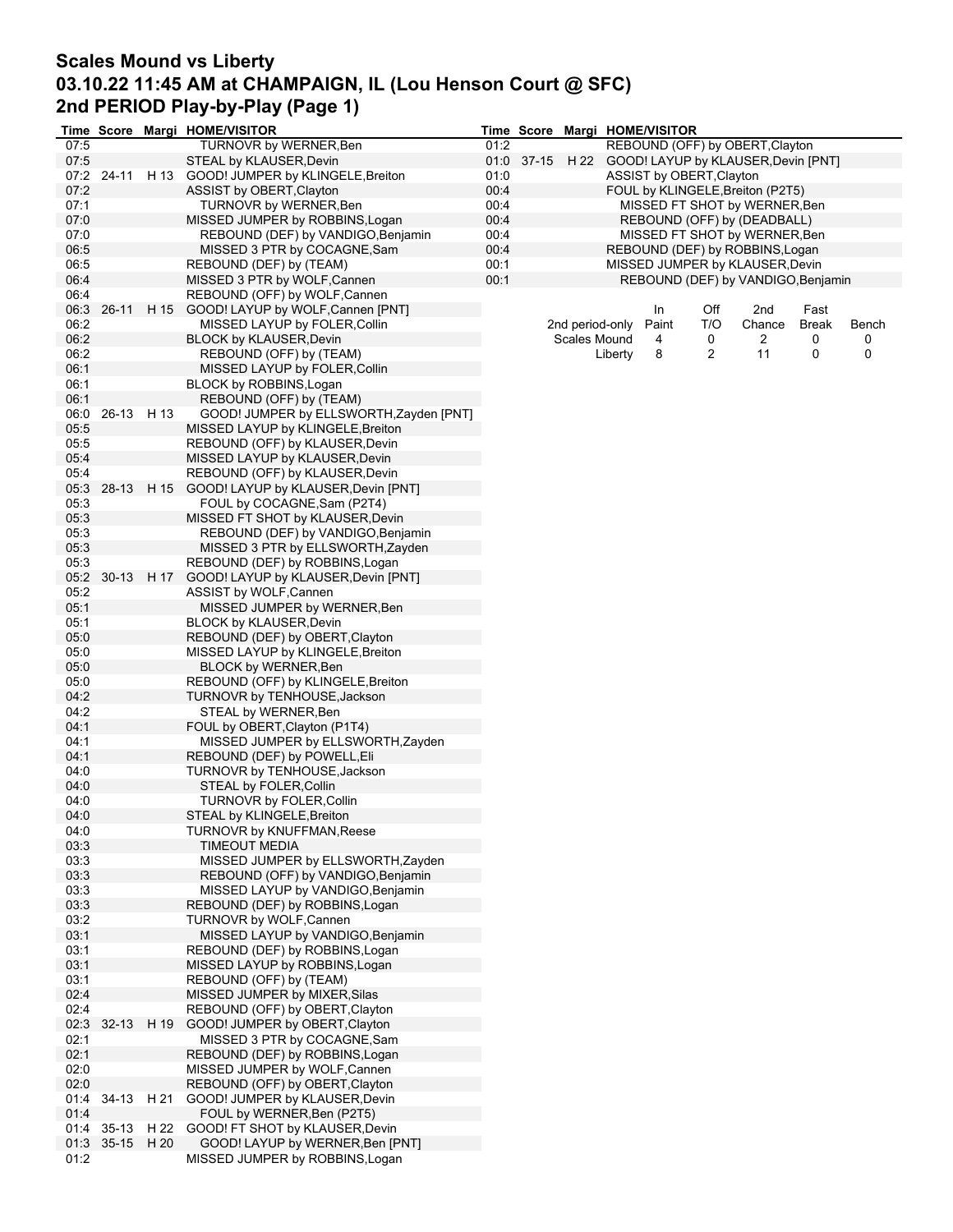### **Scales Mound vs Liberty 03.10.22 11:45 AM at CHAMPAIGN, IL (Lou Henson Court @ SFC) 3rd PERIOD Play-by-Play (Page 1)**

|      |                               |      | Time Score Margi HOME/VISITOR                      | Time Score Margi HOME/VISITOR |       |     |        |              |       |
|------|-------------------------------|------|----------------------------------------------------|-------------------------------|-------|-----|--------|--------------|-------|
|      | 07:4 37-17                    | H 20 | GOOD! JUMPER by WERNER, Ben                        |                               |       |     |        |              |       |
|      |                               |      | 07:1 39-17 H 22 GOOD! LAYUP by WOLF, Cannen [PNT]  |                               | In    | Off | 2nd    | Fast         |       |
| 06:5 |                               |      | MISSED 3 PTR by WERNER, Ben                        | 3rd period-only               | Paint | T/O | Chance | <b>Break</b> | Bench |
| 06:5 |                               |      | REBOUND (DEF) by WOLF, Cannen                      | Scales Mound                  | 6     | 2   | 4      | 0            | 2     |
|      |                               |      | 06:2 41-17 H 24 GOOD! JUMPER by KLINGELE, Breiton  | Liberty                       | 8     | 4   | 2      | 0            | 4     |
| 06:2 |                               |      | ASSIST by WOLF, Cannen                             |                               |       |     |        |              |       |
| 06:1 |                               |      | FOUL by ROBBINS, Logan (P1T1)                      |                               |       |     |        |              |       |
|      | 06:1 41-18                    | H 23 | GOOD! FT SHOT by FOLER, Collin                     |                               |       |     |        |              |       |
| 06:1 | 41-19                         | H 22 | GOOD! FT SHOT by FOLER, Collin                     |                               |       |     |        |              |       |
| 06:0 |                               |      | FOUL by ELLSWORTH, Zayden (P1T1)                   |                               |       |     |        |              |       |
|      |                               |      | 05:5 43-19 H 24 GOOD! JUMPER by KLAUSER, Devin     |                               |       |     |        |              |       |
| 05:5 |                               |      | ASSIST by WOLF, Cannen                             |                               |       |     |        |              |       |
| 05:4 |                               |      | FOUL by KLAUSER, Devin (P1T2)                      |                               |       |     |        |              |       |
|      | 05:3 43-20 H 23               |      | GOOD! FT SHOT by WERNER, Ben                       |                               |       |     |        |              |       |
|      | 05:3 43-21 H 22               |      |                                                    |                               |       |     |        |              |       |
|      |                               |      | GOOD! FT SHOT by WERNER, Ben                       |                               |       |     |        |              |       |
| 05:3 |                               |      | MISSED LAYUP by WOLF, Cannen                       |                               |       |     |        |              |       |
| 05:3 |                               |      | <b>BLOCK by FOLER, Collin</b>                      |                               |       |     |        |              |       |
| 05:3 |                               |      | REBOUND (DEF) by FOLER, Collin                     |                               |       |     |        |              |       |
| 05:2 |                               |      | MISSED 3 PTR by BIRKETT, Seth                      |                               |       |     |        |              |       |
| 05:2 |                               |      | REBOUND (DEF) by KLINGELE, Breiton                 |                               |       |     |        |              |       |
| 05:0 | 45-21                         |      | H 24 GOOD! LAYUP by KLINGELE, Breiton [PNT]        |                               |       |     |        |              |       |
| 05:0 |                               |      | ASSIST by OBERT, Clayton                           |                               |       |     |        |              |       |
| 04:5 |                               |      | MISSED LAYUP by WERNER, Ben                        |                               |       |     |        |              |       |
| 04:5 |                               |      | REBOUND (OFF) by COCAGNE, Sam                      |                               |       |     |        |              |       |
| 04:4 | 45-23                         | H 22 | GOOD! LAYUP by COCAGNE, Sam [PNT]                  |                               |       |     |        |              |       |
| 04:3 |                               |      | FOUL by ROBBINS, Logan (P2T3)                      |                               |       |     |        |              |       |
|      | 04:3 45-24                    | H 21 | GOOD! FT SHOT by COCAGNE, Sam                      |                               |       |     |        |              |       |
| 04:3 |                               |      | FOUL by WERNER, Ben (P3T2)                         |                               |       |     |        |              |       |
|      | 04:3 46-24                    |      | H 22 GOOD! FT SHOT by KLINGELE, Breiton            |                               |       |     |        |              |       |
|      | 04:3 47-24                    |      | H 23 GOOD! FT SHOT by KLINGELE, Breiton            |                               |       |     |        |              |       |
| 04:2 |                               |      | <b>TURNOVR by WERNER, Ben</b>                      |                               |       |     |        |              |       |
|      | 03:5 50-24                    | H 26 | GOOD! 3 PTR by KNUFFMAN,Reese                      |                               |       |     |        |              |       |
|      | 03:5 50-26                    | H 24 | GOOD! JUMPER by WERNER, Ben                        |                               |       |     |        |              |       |
| 03:4 |                               |      | FOUL by KLINGELE, Breiton (P3T4)                   |                               |       |     |        |              |       |
| 03:4 | 50-27                         | H 23 | GOOD! FT SHOT by WERNER, Ben                       |                               |       |     |        |              |       |
| 03:4 |                               |      | <b>TIMEOUT MEDIA</b>                               |                               |       |     |        |              |       |
|      |                               |      | 02:5 52-27 H 25 GOOD! DUNK by ROBBINS, Logan [PNT] |                               |       |     |        |              |       |
| 02:5 |                               |      | ASSIST by OBERT, Clayton                           |                               |       |     |        |              |       |
| 02:5 |                               |      | FOUL by WERNER, Ben (P4T3)                         |                               |       |     |        |              |       |
|      | 02:5 53-27                    | H 26 | GOOD! FT SHOT by ROBBINS, Logan                    |                               |       |     |        |              |       |
| 02:4 |                               |      | FOUL by POWELL, Eli (P1T5)                         |                               |       |     |        |              |       |
| 02:4 | 53-28                         | H 25 | GOOD! FT SHOT by WERNER, Ben                       |                               |       |     |        |              |       |
| 02:4 | 53-29                         | H 24 | GOOD! FT SHOT by WERNER, Ben                       |                               |       |     |        |              |       |
| 02:3 |                               |      | MISSED JUMPER by KLINGELE, Breiton                 |                               |       |     |        |              |       |
| 02:3 |                               |      | REBOUND (OFF) by KLAUSER, Devin                    |                               |       |     |        |              |       |
|      |                               |      |                                                    |                               |       |     |        |              |       |
|      | 02:2 55-29<br>02:0 55-31 H 24 | H 26 | GOOD! JUMPER by KLAUSER, Devin                     |                               |       |     |        |              |       |
|      |                               |      | GOOD! JUMPER by DUERR, Jacob [PNT]                 |                               |       |     |        |              |       |
| 01:5 |                               |      | FOUL by FOLER, Collin (P2T4)                       |                               |       |     |        |              |       |
| 01:5 |                               |      | MISSED LAYUP by OBERT, Clayton                     |                               |       |     |        |              |       |
| 01:5 |                               |      | REBOUND (DEF) by WIEGEL, Charlie                   |                               |       |     |        |              |       |
| 01:5 |                               |      | TURNOVR by VANDIGO, Benjamin                       |                               |       |     |        |              |       |
| 01.4 |                               |      | STEAL by TENHOUSE, Jackson                         |                               |       |     |        |              |       |
| 01:4 |                               |      | FOUL by WIEGEL, Charlie (P1T5)                     |                               |       |     |        |              |       |
|      | 01:3 56-31                    |      | H 25 GOOD! FT SHOT by TENHOUSE, Jackson            |                               |       |     |        |              |       |
| 01:3 |                               |      | MISSED FT SHOT by TENHOUSE, Jackson                |                               |       |     |        |              |       |
| 01:3 |                               |      | REBOUND (OFF) by KLAUSER, Devin                    |                               |       |     |        |              |       |
| 01:2 |                               |      | <b>TURNOVR by KLAUSER, Devin</b>                   |                               |       |     |        |              |       |
| 01:1 | 56-33                         | H 23 | GOOD! LAYUP by VANDIGO, Benjamin [PNT]             |                               |       |     |        |              |       |
| 01:1 |                               |      | ASSIST by WERNER, Ben                              |                               |       |     |        |              |       |
|      | 00:4 58-33                    | H 25 | GOOD! DUNK by KLAUSER, Devin [PNT]                 |                               |       |     |        |              |       |
| 00:4 |                               |      | ASSIST by TENHOUSE, Jackson                        |                               |       |     |        |              |       |
| 00:3 |                               |      | MISSED 3 PTR by VANDIGO, Benjamin                  |                               |       |     |        |              |       |
| 00:3 |                               |      | REBOUND (OFF) by WINTER, Thomas                    |                               |       |     |        |              |       |
| 00:2 |                               |      | FOUL by KLAUSER, Devin (P2T6)                      |                               |       |     |        |              |       |
| 00:2 |                               |      | MISSED FT SHOT by VANDIGO, Benjamin                |                               |       |     |        |              |       |
| 00:2 |                               |      | REBOUND (OFF) by (DEADBALL)                        |                               |       |     |        |              |       |
|      | 00:2 58-34 H 24               |      | GOOD! FT SHOT by VANDIGO, Benjamin                 |                               |       |     |        |              |       |